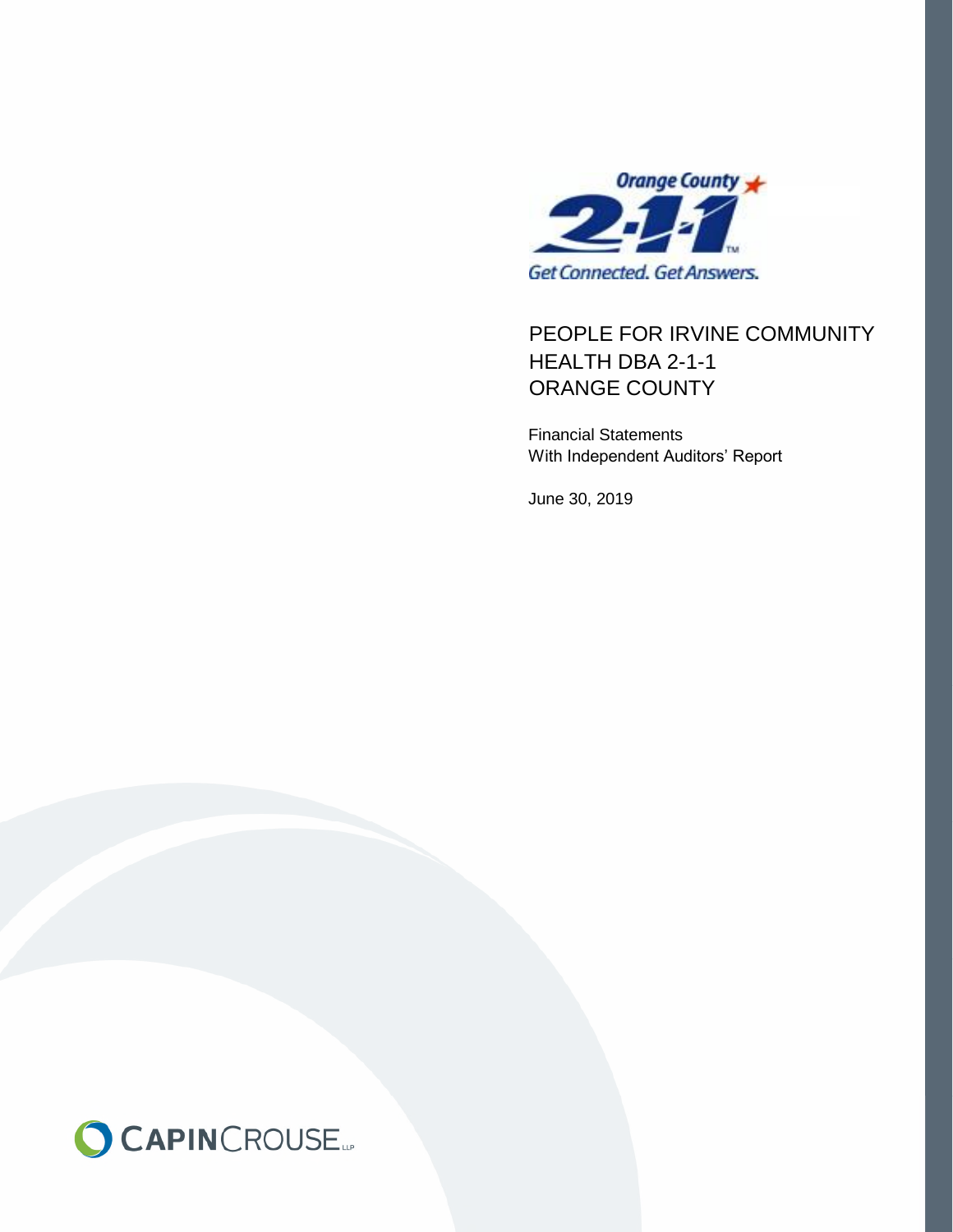# **Table of Contents**

|                                         | Page |
|-----------------------------------------|------|
| <b>Independent Auditors' Report</b>     |      |
| <b>Financial Statements</b>             |      |
| <b>Statement of Financial Position</b>  | 3    |
| <b>Statement of Activities</b>          | 4    |
| <b>Statement of Functional Expenses</b> |      |
| <b>Statement of Cash Flows</b>          | 6    |
| <b>Notes to Financial Statements</b>    |      |
|                                         |      |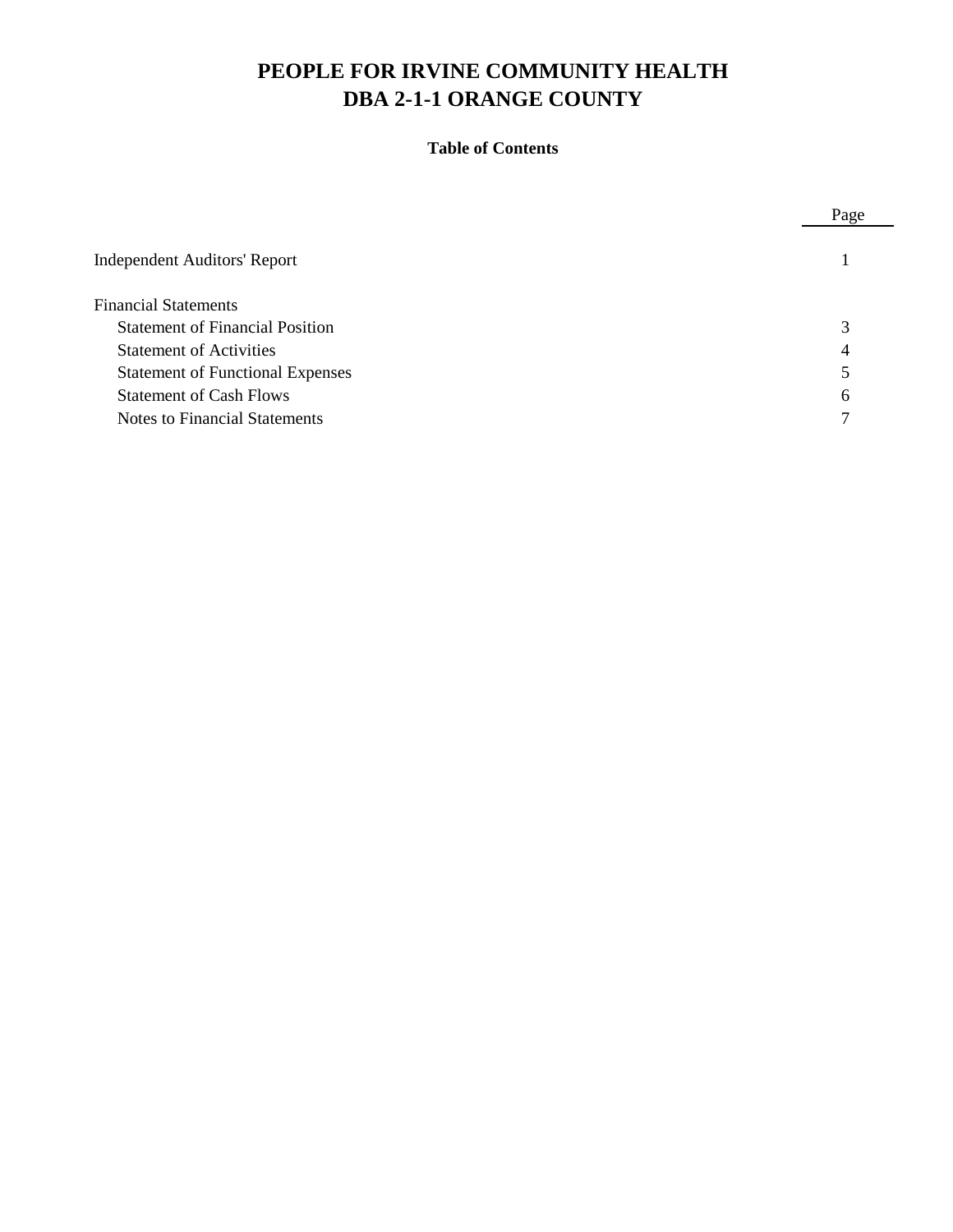

#### **INDEPENDENT AUDITORS' REPORT**

Board of Directors People for Irvine Community Health dba 2-1-1 Orange County Santa Ana, California

We have audited the accompanying financial statements of People for Irvine Community Health, dba 2-1-1 Orange County, which comprise the statement of financial position as of June 30, 2019, and the related statements of activities, functional expenses, and cash flows for the year then ended, and the related notes to the financial statements.

#### *Management's Responsibility for the Financial Statements*

Management is responsible for the preparation and fair presentation of these financial statements in accordance with accounting principles generally accepted in the United States of America; this includes the design, implementation, and maintenance of internal control relevant to the preparation and fair presentation of financial statements that are free from material misstatement, whether due to fraud or error.

#### *Auditors' Responsibility*

Our responsibility is to express an opinion on these financial statements based on our audit. We conducted our audit in accordance with auditing standards generally accepted in the United States of America. Those standards require that we plan and perform the audit to obtain reasonable assurance about whether the financial statements are free from material misstatement.

An audit involves performing procedures to obtain audit evidence about the amounts and disclosures in the financial statements. The procedures selected depend on the auditor's judgment, including the assessment of the risks of material misstatement of the financial statements, whether due to fraud or error. In making those risk assessments, the auditor considers internal control relevant to the entity's preparation and fair presentation of the financial statements in order to design audit procedures that are appropriate in the circumstances, but not for the purpose of expressing an opinion on the effectiveness of the entity's internal control. Accordingly, we express no such opinion. An audit also includes evaluating the appropriateness of accounting policies used and the reasonableness of significant accounting estimates made by management, as well as evaluating the overall presentation of the financial statements.

We believe that the audit evidence we have obtained is sufficient and appropriate to provide a basis for our audit opinion.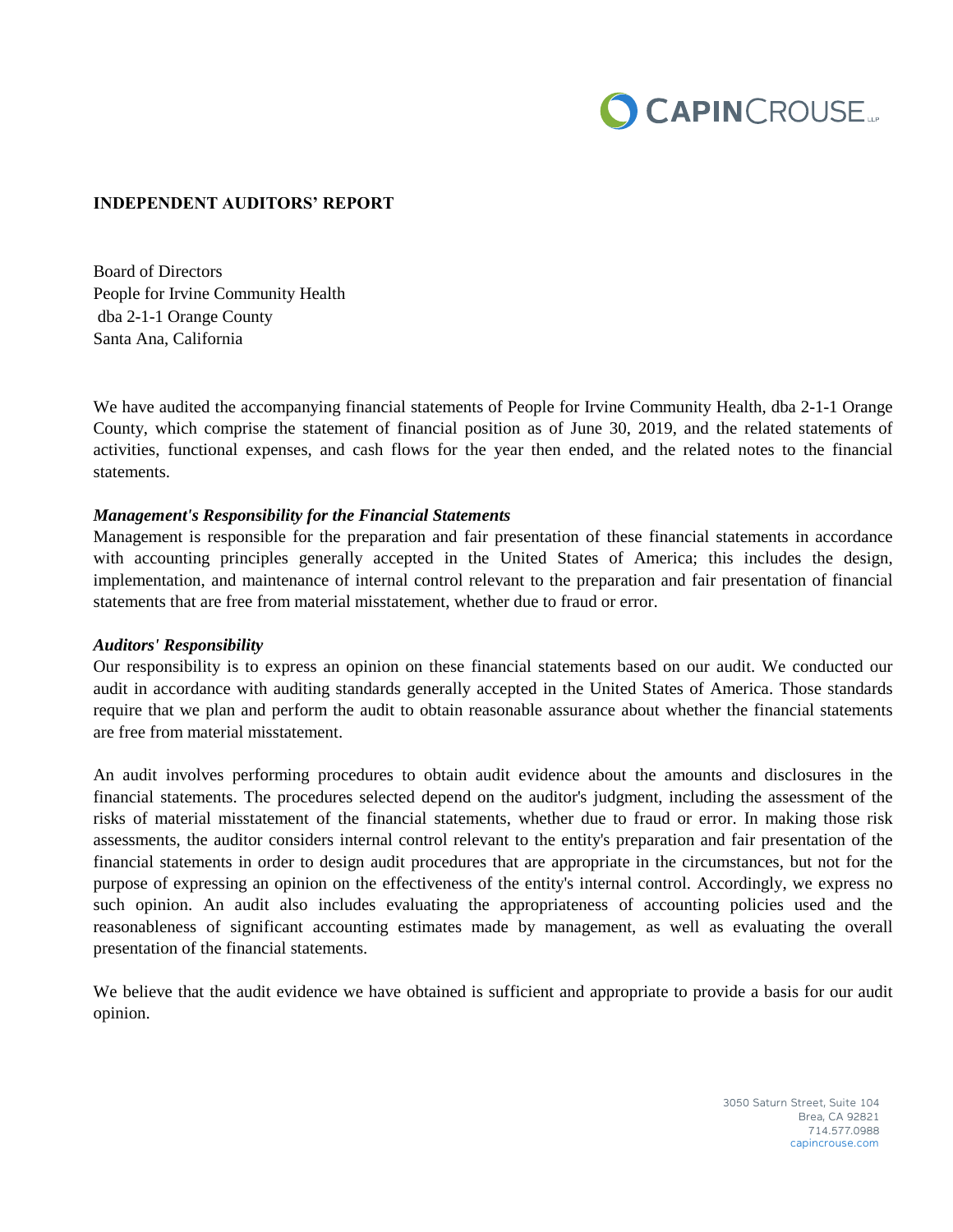Board of Directors are the responsibility of the organization of the organization of the organization of the organization of the organization of the organization of the organization of the organization of the organization People for Irvine Community Health dba 2-1-1 Orange County Santa Ana, California **We conducted our audition** standards generally accepted in the United States of United States of United States of United States of United States of United States of United States of United States of

#### *Opinion* control over financial reporting as a basis for designing audit procedures that are appropriate in the circumstances,  $\alpha$

In our opinion, the financial statements referred to above present fairly, in all material respects, the statement of financial position of People for Irvine Community Health, dba 2-1-1 Orange County as of June 30, 2019, and the changes in activities and cash flows for the year then ended in accordance with accounting principles generally accepted in the United States of America. presentation. We believe our audits provide a reasonable basis for our opinion.

### *Emphasis of Matter*

People for Irvine Community Health, dba 2-1-1 Orange County has adopted Financial Accounting Standards Board (FASB) Accounting Standards Update (ASU) No. 2016-14, Presentation of Financial Statements of Not-for-Profit Entities, as described in Note 2. This has had a material effect on the presentation of the June 30, 2019 financial statements. Our opinion is not modified with respect to this matter.

Capin Crouse LLP

Brea, California July 15, 2020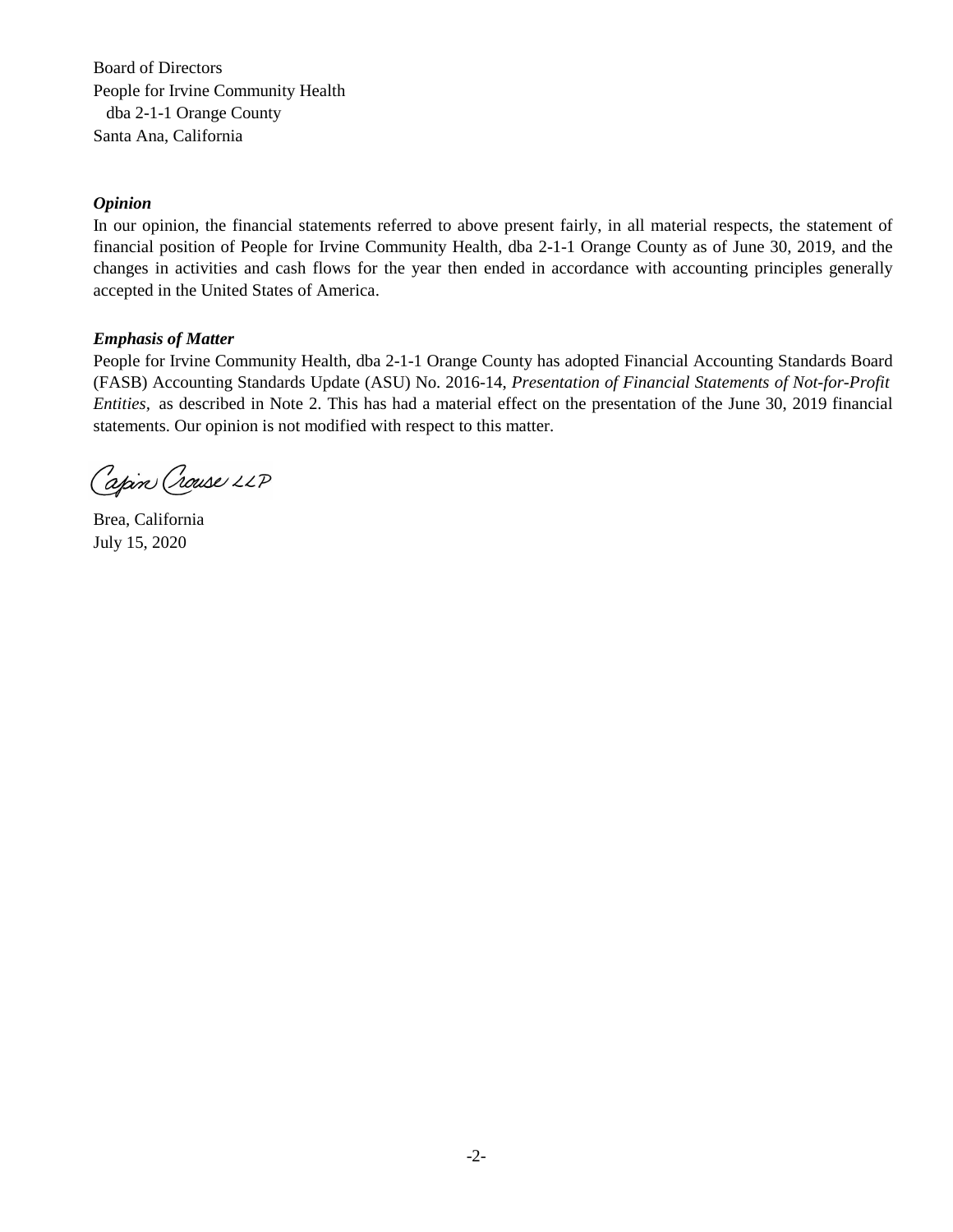# **Statement of Financial Position**

June 30, 2019

| <b>ASSETS:</b>                               |               |
|----------------------------------------------|---------------|
| Cash and cash equivalents                    | \$<br>25,486  |
| Grants and accounts receivable, net          | 212,592       |
| Prepaid expenses, deposits, and other assets | 41,243        |
| <b>Total Assets</b>                          | 279,321       |
| <b>LIABILITIES AND NET ASSETS:</b>           |               |
| Accounts payable                             | \$<br>93,177  |
| Accrued expenses                             | 283,932       |
| Note payable                                 | 62,737        |
| <b>Total liabilities</b>                     | 439,846       |
| Net assets:                                  |               |
| Without donor restrictions                   | (235, 192)    |
| With donor restrictions                      | 74,667        |
| Total net assets                             | (160, 525)    |
| <b>Total Liabilities and Net Assets</b>      | \$<br>279,321 |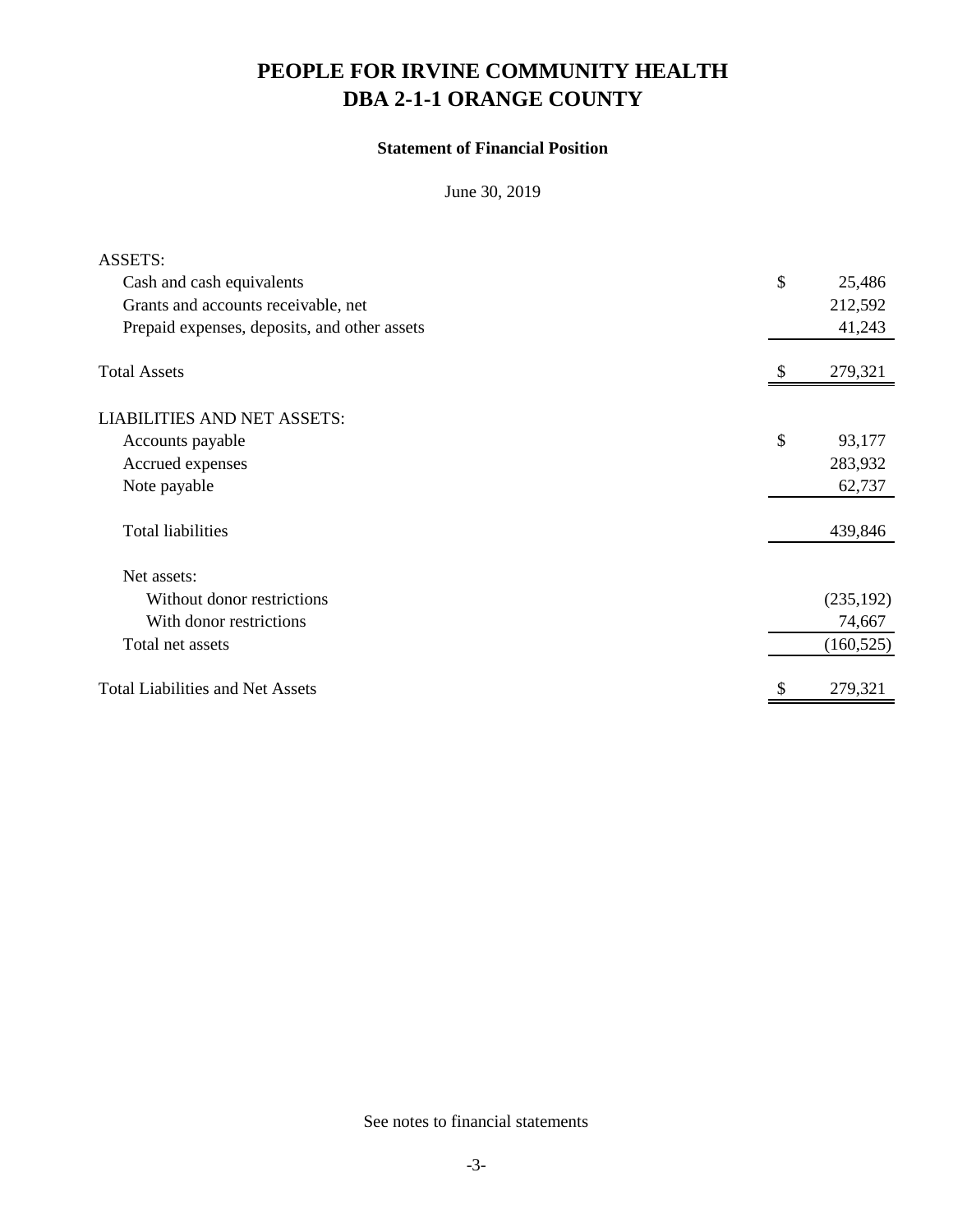## **Statement of Activities**

Year Ended June 30, 2019

|                                               |    | <b>Without Donor</b><br>Restrictions | <b>With Donor</b><br>Restrictions |            | Total |            |
|-----------------------------------------------|----|--------------------------------------|-----------------------------------|------------|-------|------------|
| SUPPORT, REVENUE,                             |    |                                      |                                   |            |       |            |
| AND RECLASSIFICATIONS:                        |    |                                      |                                   |            |       |            |
| Private grants and contributions              | \$ | 195,901                              | \$                                | 73,000     | \$    | 268,901    |
| Government grants and contracts               |    | 2,286,845                            |                                   |            |       | 2,286,845  |
| Contributed services                          |    | 355,166                              |                                   |            |       | 355,166    |
| Program service fees                          |    | 157,959                              |                                   |            |       | 157,959    |
| Other income                                  |    | 436                                  |                                   |            |       | 436        |
| Net assets released from restrictions:        |    |                                      |                                   |            |       |            |
| Satisfaction of donor restrictions            |    | 176,139                              |                                   | (176, 139) |       |            |
| Total Support, Revenue, and Reclassifications |    | 3,172,446                            |                                   | (103, 139) |       | 3,069,307  |
| <b>EXPENSES:</b>                              |    |                                      |                                   |            |       |            |
| Program services                              |    | 2,770,996                            |                                   |            |       | 2,770,996  |
| Supporting activities:                        |    |                                      |                                   |            |       |            |
| General and administration                    |    | 347,090                              |                                   |            |       | 347,090    |
| Fundraising                                   |    | 122,791                              |                                   |            |       | 122,791    |
| <b>Total Expenses</b>                         |    | 3,240,877                            |                                   |            |       | 3,240,877  |
| Change in Net Assets                          |    | (68, 431)                            |                                   | (103, 139) |       | (171, 570) |
| Net Assets, Beginning of Year                 |    | (166,761)                            |                                   | 177,806    |       | 11,045     |
| Net Assets, End of Year                       | \$ | (235, 192)                           | \$                                | 74,667     | \$    | (160, 525) |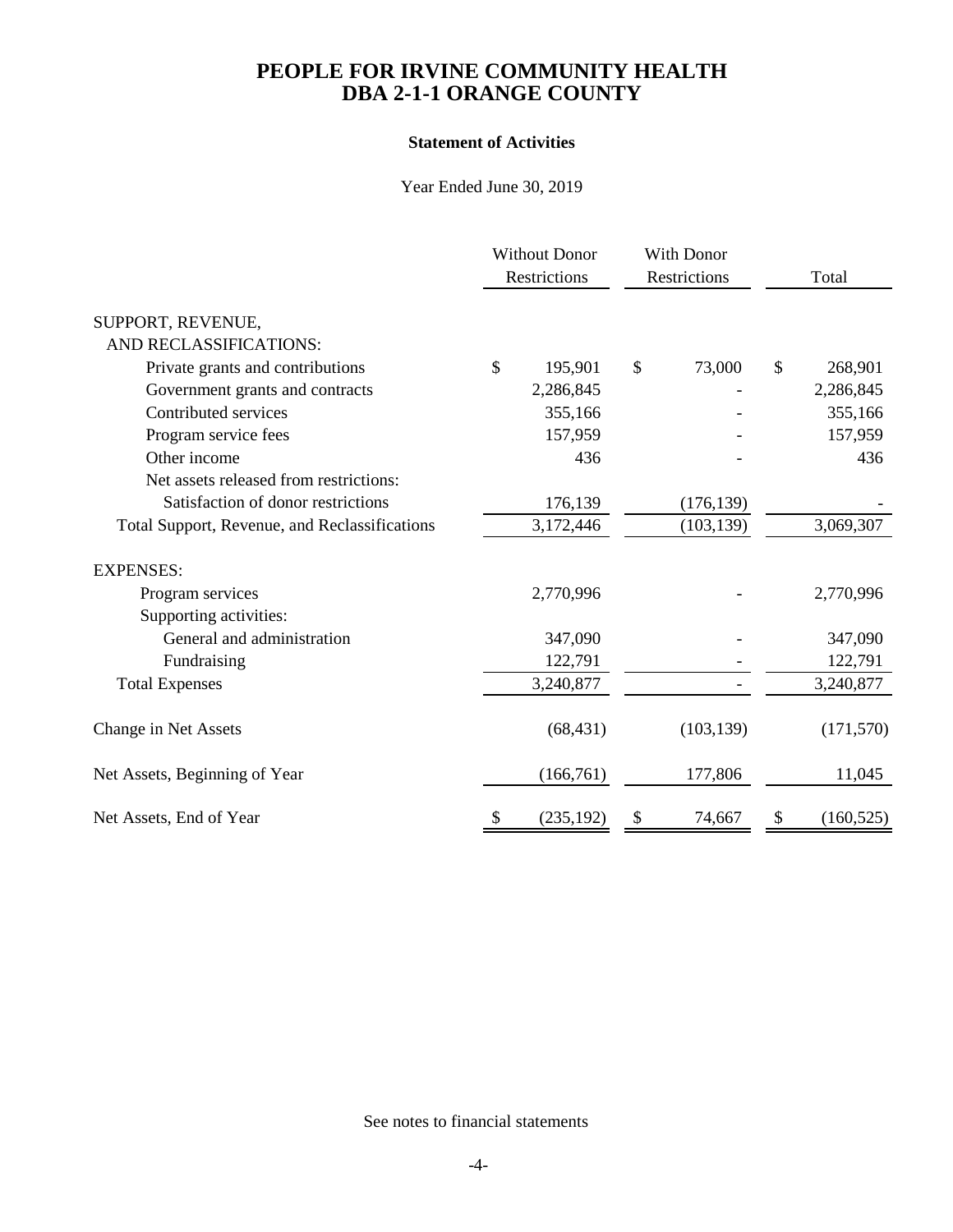# **Statement of Functional Expenses**

Year Ended June 30, 2019

|                        | <b>Supporting Activities</b> |           |                               |         |               |         |               |           |
|------------------------|------------------------------|-----------|-------------------------------|---------|---------------|---------|---------------|-----------|
|                        | Program<br>Services          |           | General and<br>Administrative |         | Fundraising   |         | Total         |           |
| Wages and benefits     | \$                           | 1,941,902 | \$                            | 141,620 | $\mathcal{S}$ | 89,078  | $\mathcal{S}$ | 2,172,600 |
| Information technology |                              | 200,401   |                               | 6,167   |               | 10,355  |               | 216,923   |
| Equipment and software |                              | 10,227    |                               | 8,030   |               | 275     |               | 18,532    |
| Rent and facilities    |                              | 170,452   |                               | 12,265  |               | 3,137   |               | 185,854   |
| Professional services  |                              | 392,414   |                               | 100,339 |               | 9,261   |               | 502,014   |
| Other expenses         |                              | 55,600    |                               | 78,669  |               | 10,685  |               | 144,954   |
| Total                  |                              | 2,770,996 | \$                            | 347,090 | \$            | 122,791 | \$.           | 3,240,877 |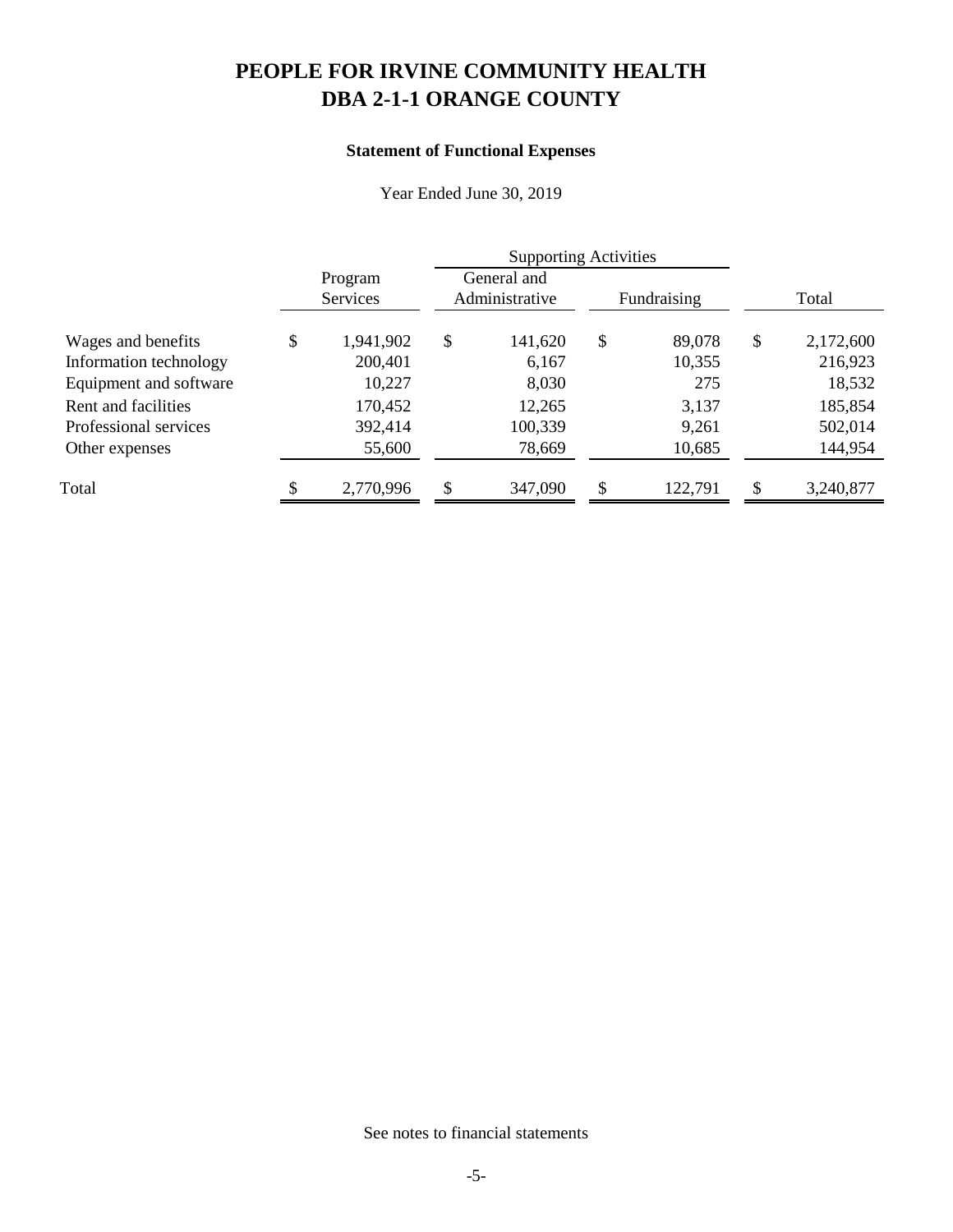# **Statement of Cash Flows**

June 30, 2019

| CASH FLOWS FROM OPERATING ACTIVITIES:                     |                  |
|-----------------------------------------------------------|------------------|
| Change in net assets                                      | \$<br>(171, 570) |
| Adjustments to reconcile change in net assets to net cash |                  |
| provided (used) by operating activities:                  |                  |
| Net change in:                                            |                  |
| Grants and accounts receivable                            | 62,683           |
| Prepaid expenses, deposits, and other assets              | 14,301           |
| Accounts payable                                          | (176, 781)       |
| Accrued expenses                                          | 136,922          |
| Net Cash Used In Operating Activities                     | (134, 445)       |
| CASH FLOWS FROM FINANCING ACTIVITIES:                     |                  |
| Borrowings on note payable                                | 6,724            |
| Principal payments on note payable                        | (14, 873)        |
| Net Cash Used in Financing Activities                     | (8,149)          |
| Change in Cash and Cash Equivalents                       | (142, 594)       |
| Cash and Cash Equivalents, Beginning of Year              | 168,080          |
| Cash and Cash Equivalents, End of Year                    | 25,486           |
| SUPPLEMENTAL DISCLOSURE:                                  |                  |
| Cash paid for interest                                    | 12,682           |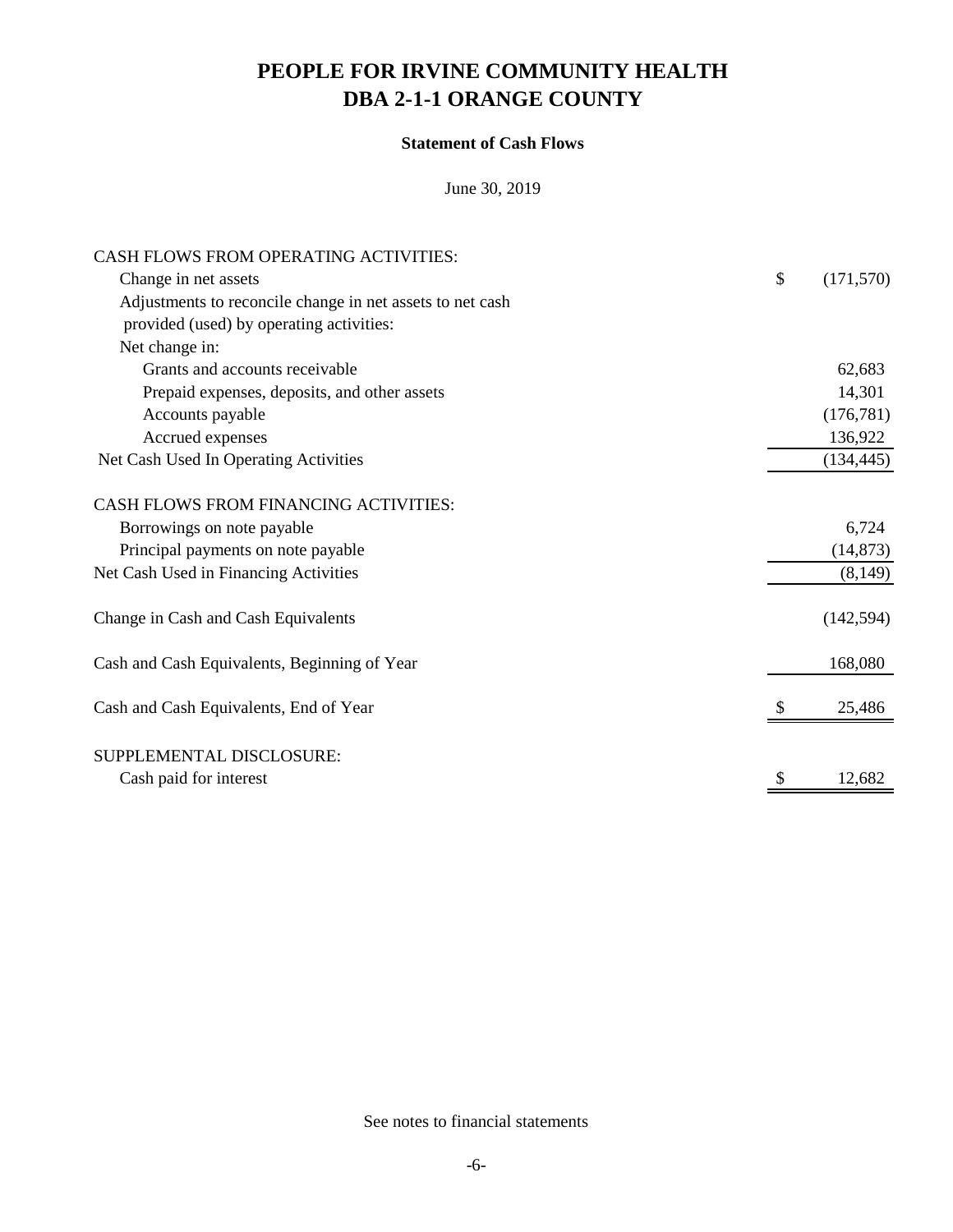## **Notes to Financial Statements**

June 30, 2019

# 1. NATURE OF ORGANIZATION:

People for Irvine Community Health was established in 1984 and is known as 2-1-1 Orange County (211OC). On April 1, 2004, the Public Utilities Commission of the state of California authorized 211OC to use the 2-1- 1 abbreviated dialing code to provide information and referral services to all of Orange County. This authority is granted for an indefinite term. 2-1-1 is the national abbreviated dialing code designated by the Federal Communications Commission to be used to phone non-emergency information and referral providers. 211OC is a California not-for-profit corporation.

Additionally, 211OC has expanded its service offerings to be a leader and catalyst in promoting, creating, building, supporting, and sustaining viable solutions to homelessness, hunger, and inadequate health care in Orange County, California. 211OC coordinates with a group of public and private organizations who support our efforts and work with them toward strengthening Orange County's system of care. 211OC's primary source of revenue consists of tax-deductible contributions and support from governmental entities and private foundation grants.

## 2. SUMMARY OF SIGNIFICANT ACCOUNTING POLICIES:

The financial statements of 211OC have been prepared on the accrual basis of accounting in accordance with accounting principles generally accepted in the United States of America. The significant accounting policies adopted by 211OC are described below.

# CASH AND CASH EQUIVALENTS

Cash and cash equivalents consist primarily of cash on deposit. At June 30, 2019, 211OC's cash balances did not exceed federally insured limits.

### GRANTS AND ACCOUNTS RECEIVABLE

Grants and accounts receivable consist primarily of grants receivable from government entities and private foundations. All amounts are expected to be collected within one year. Balances that remain outstanding after reasonable collection efforts are written off through a charge to the allowance for doubtful accounts and a credit to accounts receivable. For the year ended June 30, 2019, the balance in the allowance for doubtful accounts was \$5,000.

### PROPERTY AND EQUIPMENT

Purchased property and equipment with a value of \$5,000 or greater is capitalized and stated at cost, net of accumulated depreciation and amortization. Property and equipment is reported at fair value on the date of the gift, net of accumulated depreciation and amortization. Furniture and equipment is depreciated over its estimated useful lives on a straight-line basis. The useful lives of fixed assets range from three to seven years.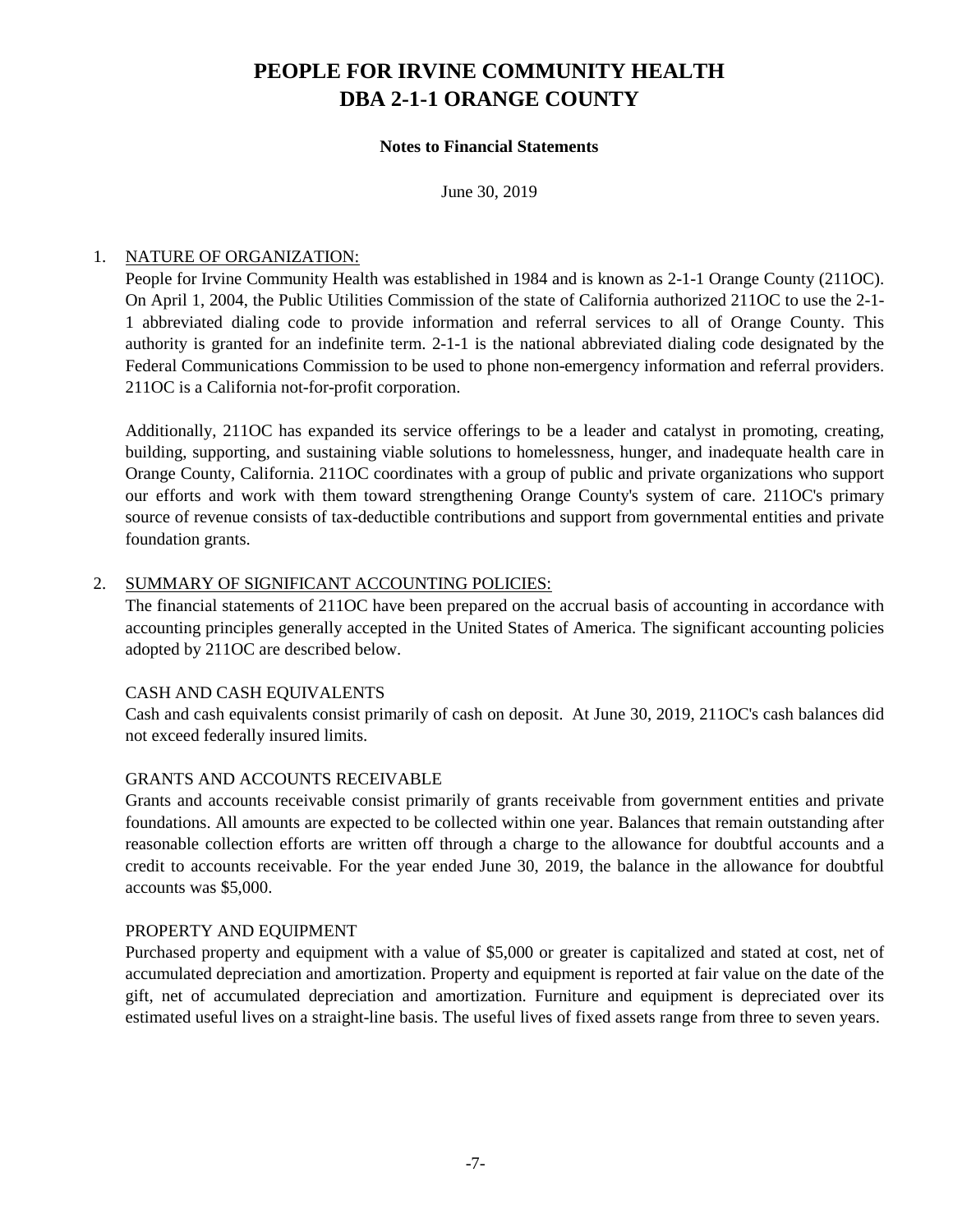## **Notes to Financial Statements**

June 30, 2019

# 2. SUMMARY OF SIGNIFICANT ACCOUNTING POLICIES, continued:

### NET ASSETS

The financial statements report amounts by the following net asset classifications:

*Net assets without donor restrictions* are currently available at the discretion of the board of directors for use in the operations.

*Net assets with donor restrictions* are contributed with donor stipulations for specific programs and purposes, as well as grants not yet received.

All contributions are considered available for without donor restriction use unless specifically restricted by the donor or subject to legal restrictions.

### SUPPORT, REVENUE, AND EXPENSES

Contributions are recorded when cash or unconditional promises-to-give have been received, or ownership of donated assets is transferred to 211OC. Conditional promises-to-give are recognized as revenue when the conditions on which they depend are substantially met.

Contributions are recorded as with donor restrictions if they are received with donor stipulations that limit their use through purpose and/or time restrictions. When donor restrictions expire, that is when the purpose restriction is fulfilled or the time restriction expires, net assets are reclassified from net assets with donor restrictions to net assets without donor restrictions and reported in the accompanying statement of activities as net assets released from restrictions.

For contributions restricted by donors for the acquisition of property or other long-lived assets, the restriction is considered to be met when the asset is placed in service.

Revenue is recorded when earned. Expenses are recorded when incurred in accordance with the accrual basis of accounting.

### CONTRIBUTED SERVICES

Donated services are recognized as contributions if the services enhance or create non-financial assets or require specialized skills, are provided by individuals possessing those skills, and would typically need to be purchased if not donated. During the year ended June 30, 2019, 211OC received donated legal and technology services. Total donated services were approximately \$355,000 for the year ended June 30, 2019. This amount was recorded as a contribution and expense in the statement of activities.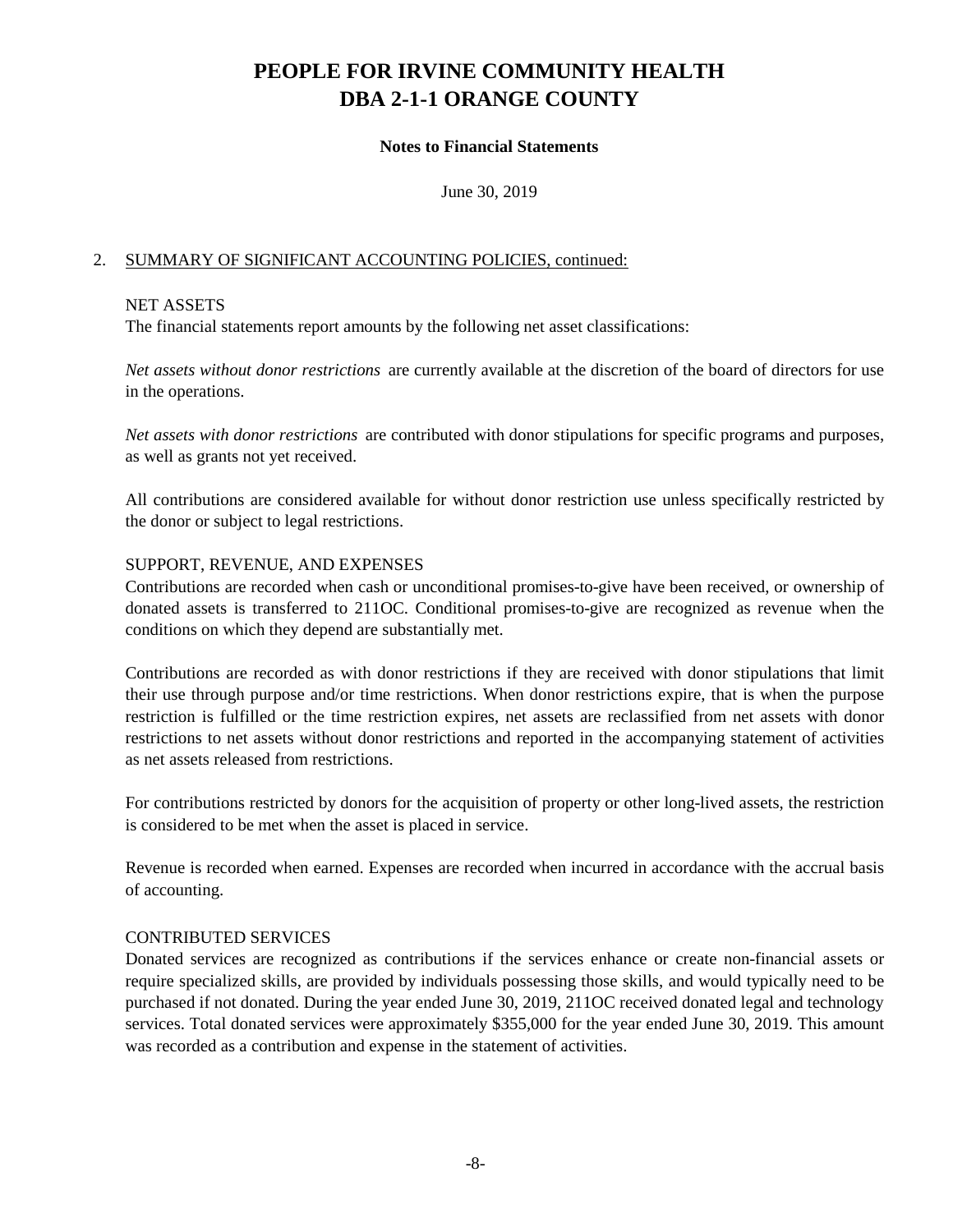## **Notes to Financial Statements**

June 30, 2019

### 2. SUMMARY OF SIGNIFICANT ACCOUNTING POLICIES, continued:

### FUNCTIONAL ALLOCATION OF EXPENSES

The costs of providing the various program services and supporting activities have been summarized on a functional basis on the accompanying statement of functional expenses. Accordingly, certain costs, such as wages and benefits, have been allocated based on time and effort by employees for payroll costs and square footage for utilities and depreciation. For the year ended June 30, 2019, there were no joint costs.

#### USE OF ESTIMATES

The preparation of financial statements in conformity with accounting principles generally accepted in the United States of America requires that management make estimates and assumptions that affect certain reported amounts and disclosures. Accordingly, actual results could differ from those estimates.

#### REVENUE CONCENTRATION

Each year, 211OC applies for annual grant renewals from the U.S. Department of Housing and Urban Development (HUD) and County of Orange which constituted 62% of total revenue received during the year ended June 30, 2019. Management recognizes the operational implications of the concentration.

### RECENTLY ADOPTED ACCOUNTING STANDARDS

During the year ended June 30, 2019, 211OC adopted Accounting Standards Update (ASU) 2016-14, *Not-for-Profit Entities (Topic 958): Presentation of Financial Statements of Not-for-Profit Entities.* ASU 2016-14 requires not-for-profit entities to improve their financial statement presentation and disclosures to provide more relevant information about their resources to their donors, grantors, creditors, and other users. ASU 2016-14 has qualitative and quantitative requirements for presentation and disclosure over net asset classes, investment return, expenses, liquidity and availability of resources, and cash flows. There was no effect on changes in net assets for the year ended June 30, 2019.

### 3. PROPERTY AND EQUIPMENT:

Property and equipment as of June 30, 2019, consist of:

| Leasehold improvements        | 3,780      |
|-------------------------------|------------|
| Furniture and equipment       | 306,451    |
|                               | 310,231    |
| Less accumulated depreciation | (310, 231) |
|                               |            |
|                               |            |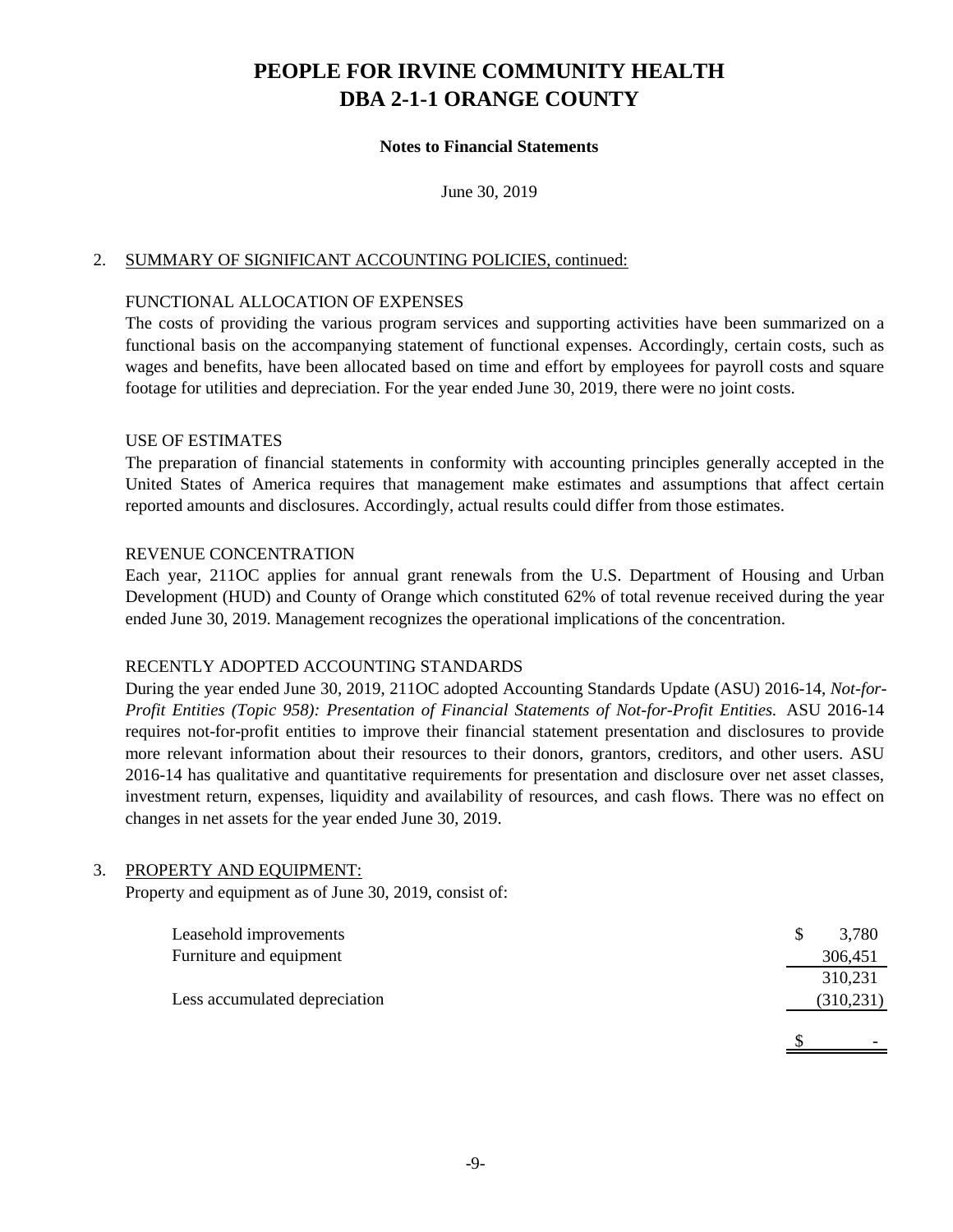### **Notes to Financial Statements**

June 30, 2019

# 4. LEASES:

211OC leases office space and copier equipment under operating leases ending April 2020 and August 2024, respectively. Lease expense for the year ended June 30, 2019, was approximately \$119,000. The minimum future payments are:

| Year Ending June 30, |               |
|----------------------|---------------|
| 2020                 | \$<br>110,987 |
| 2021                 | 102,909       |
| 2022                 | 9,392         |
| 2023                 | 9,392         |
| 2024                 | 10,174        |
|                      |               |
|                      | 242,854       |

# 5. NOTE PAYABLE:

Notes payable consists of a \$100,000 revolving credit line payable to a financial institution with an effective interest rate of 9.5%. As of June 30, 2019, the outstanding balance was approximately \$63,000.

# 6. FINANCIAL CONDITION:

Management has implemented a strategy to improve 211OC's financial condition. 211OC is working to increase general cash flow through additional fundraising efforts. Management has also taken expense reduction strategies. If the necessary funds are not covered through general giving, 211OC has funding in place to cover temporary cash flow shortfalls.

# 7. RELATED PARTY:

During the year ended June 30, 2019, a board member donated technology services at a fair value of approximately \$279,000.

During the year ended June 30, 2019, 211OC had related party transactions with organizations affiliated with board members as follows:

Two board members provided legal services through their respective firms. The value of these donated services was approximately \$75,000 during the year ended June 30, 2019.

One board member served as interim City Manager of the city of Garden Grove. A contract with the City of Garden Grove generated approximately \$5,000 during the year ended June 30, 2019.

One board member also serves on the board of OneOC. 211OC paid a database membership fee and other miscellaneous expenses of approximately \$4,000 to OneOC during the year ended June 30, 2019.